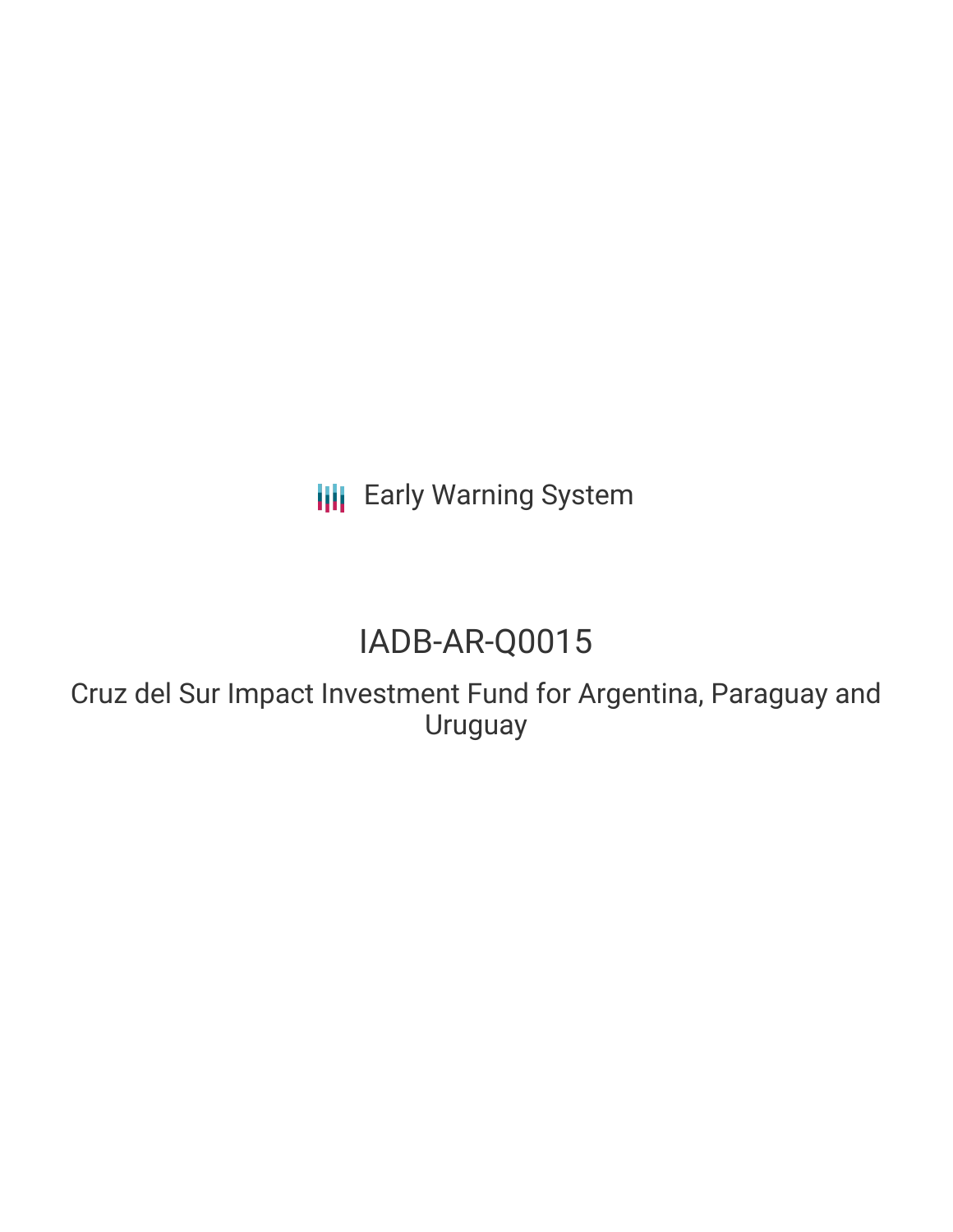

## **Quick Facts**

| Argentina, Paraguay, Uruguay           |
|----------------------------------------|
| Inter-American Development Bank (IADB) |
| Proposed                               |
| U                                      |
| Government of Argentina                |
| Finance                                |
| Equity                                 |
| $$5.00$ million                        |
|                                        |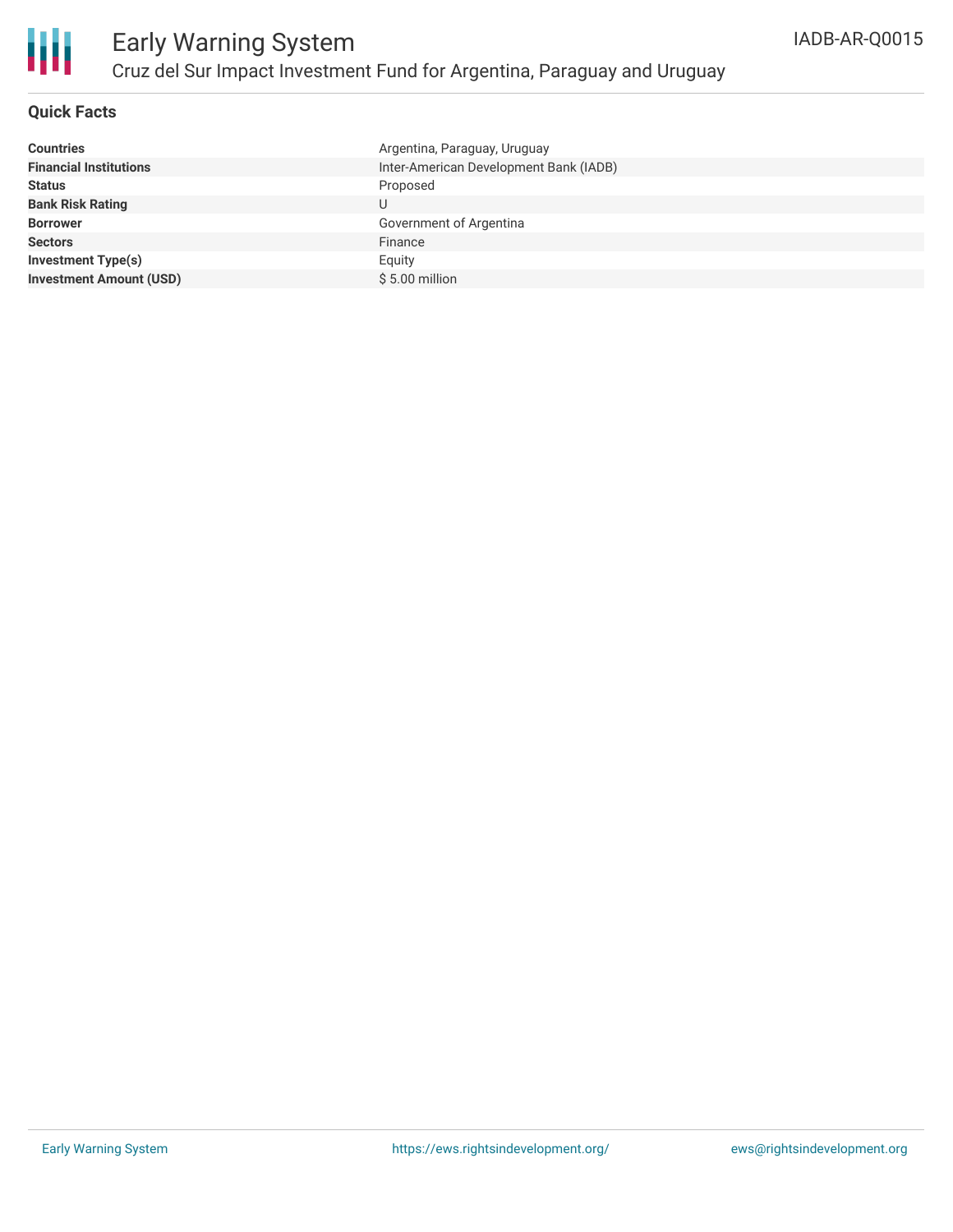

# Early Warning System Cruz del Sur Impact Investment Fund for Argentina, Paraguay and Uruguay

## **Project Description**

This project aims to trigger the flow of capital (local and international) for investments in early-stage impact companies in Argentina, Uruguay and Paraguay.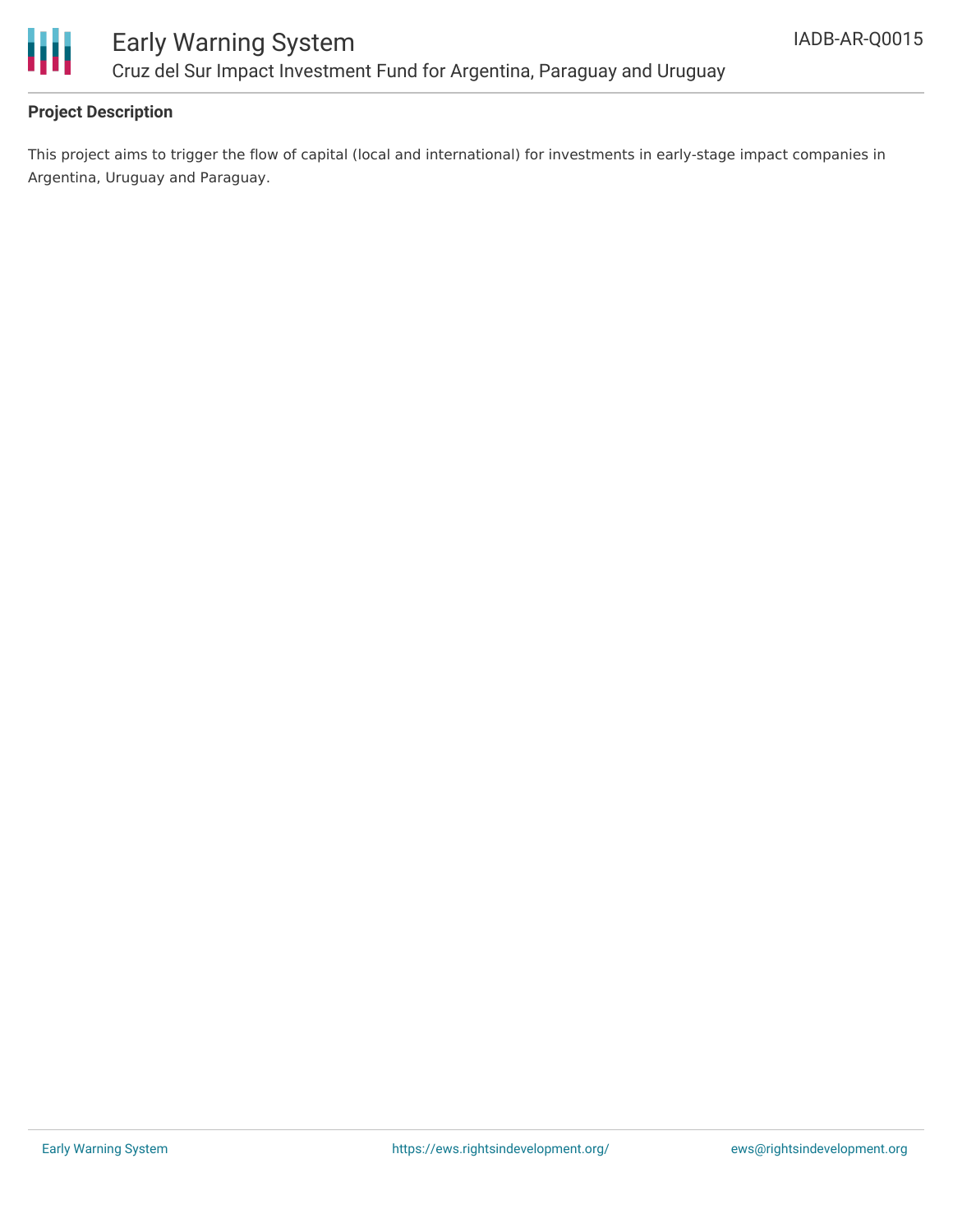

## Early Warning System Cruz del Sur Impact Investment Fund for Argentina, Paraguay and Uruguay

#### **Investment Description**

• Inter-American Development Bank (IADB)